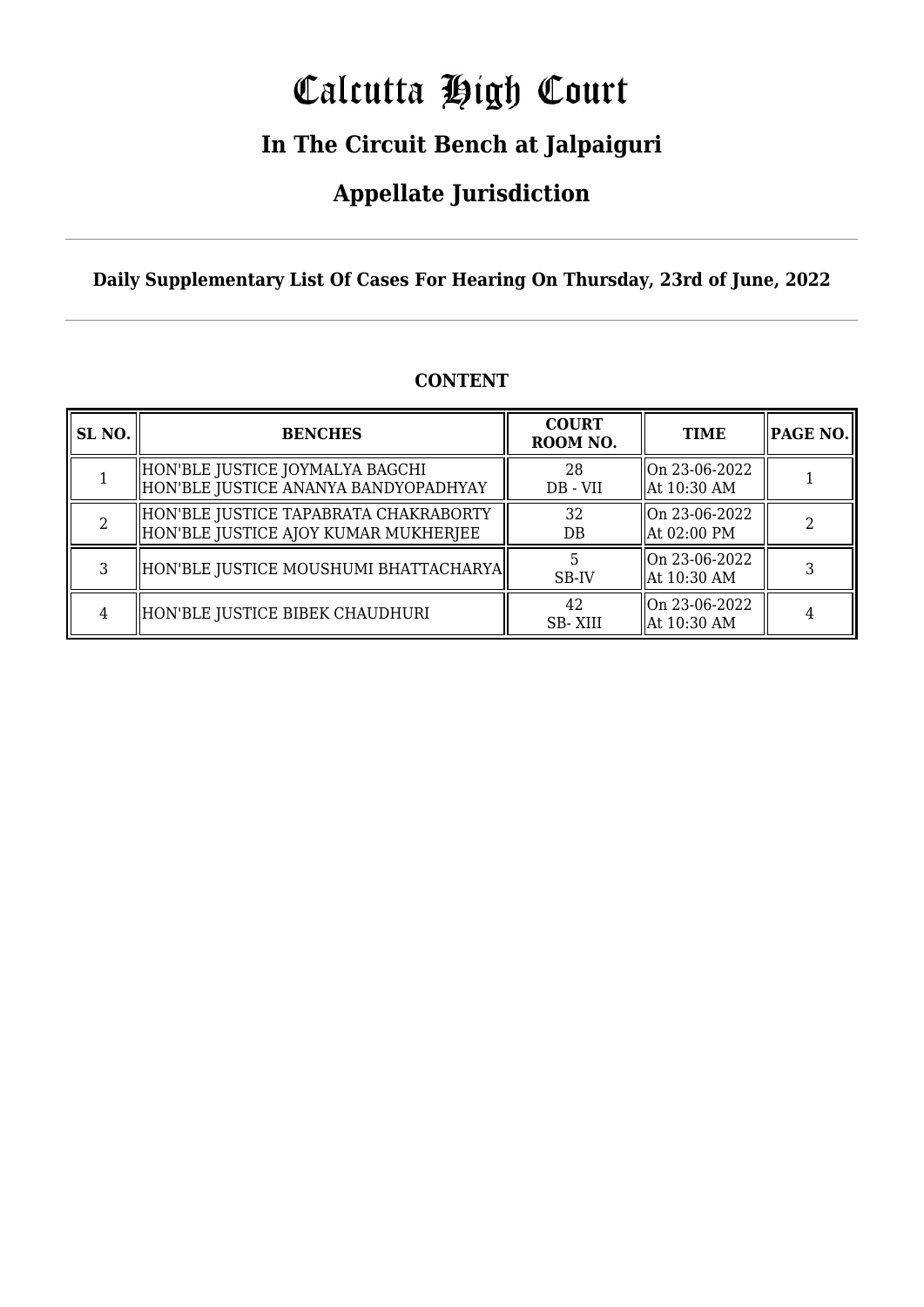

## Calcutta High Court **In The Circuit Bench at Jalpaiguri Appellate Side**

**DAILY CAUSELIST For Thursday The 23rd June 2022**

**COURT NO. 28**

**DIVISION BENCH (DB - VII)**

**AT 10:30 AM**

**HON'BLE JUSTICE JOYMALYA BAGCHI HON'BLE JUSTICE ANANYA BANDYOPADHYAY**

## **(VIA VIDEO CONFERENCE)**

## **FROM PRINCIPAL BENCH**

## **APPLICATION FOR BAIL**

1 CRM(NDPS)/181/2022 LITAN @LITON DEY VS State of West Bengal

MADHUSHRI DUTTA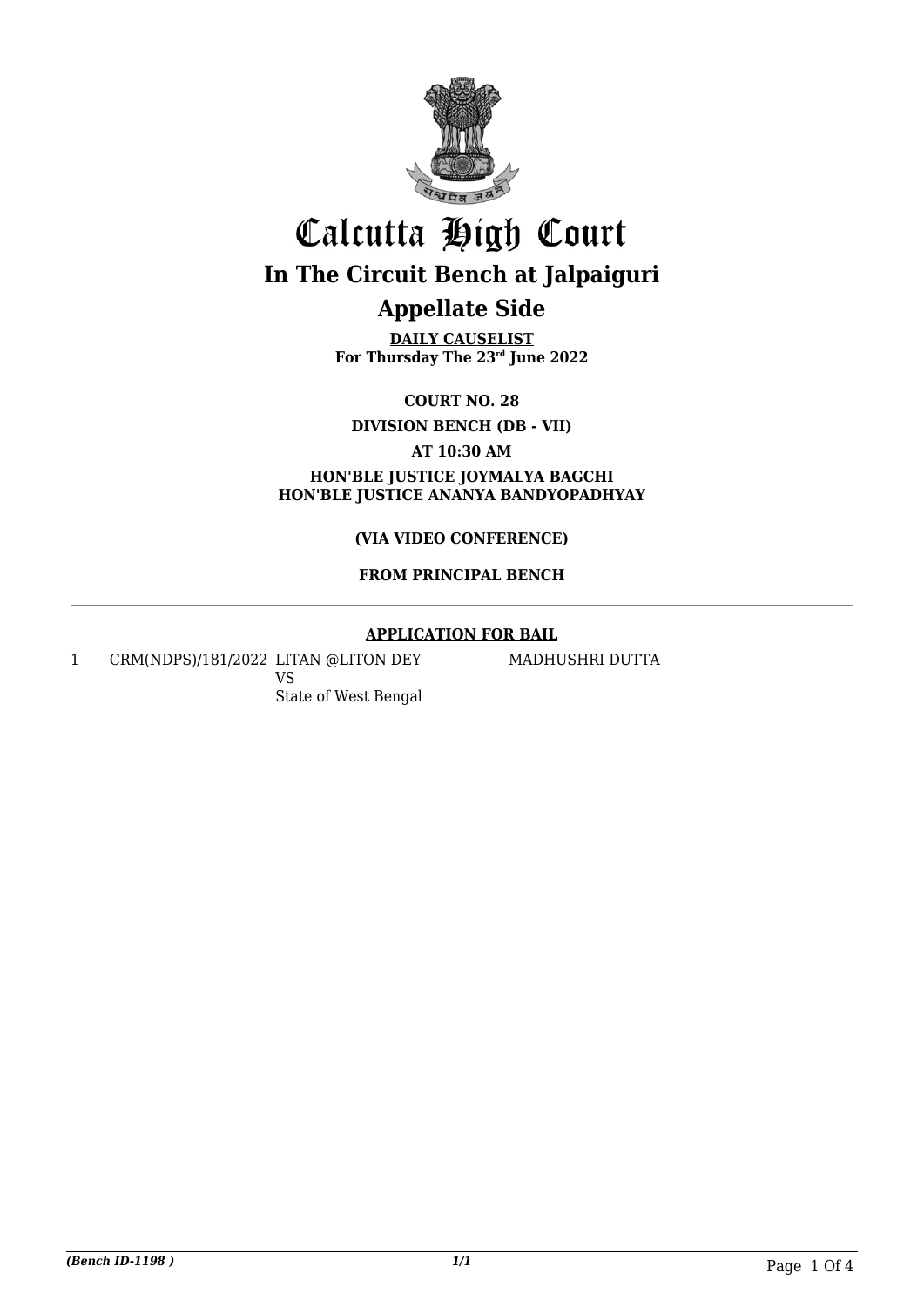

# Calcutta High Court **In The Circuit Bench at Jalpaiguri**

## **Appellate Side**

**DAILY CAUSELIST For Thursday The 23rd June 2022**

**COURT NO. 32**

**DIVISION BENCH (DB)**

**AT 2:00 PM**

**HON'BLE JUSTICE TAPABRATA CHAKRABORTY HON'BLE JUSTICE AJOY KUMAR MUKHERJEE (VIA VIDEO CONFERENCE)**

## **FROM PRINCIPAL BENCH**

## **APPLICATION FOR BAIL**

1 CRM(NDPS)/159/2022 BISHNU CHHETRI VS THE STATE OF WEST BENGAL

ABHISEK PALIT

IA NO: CRAN/1/2022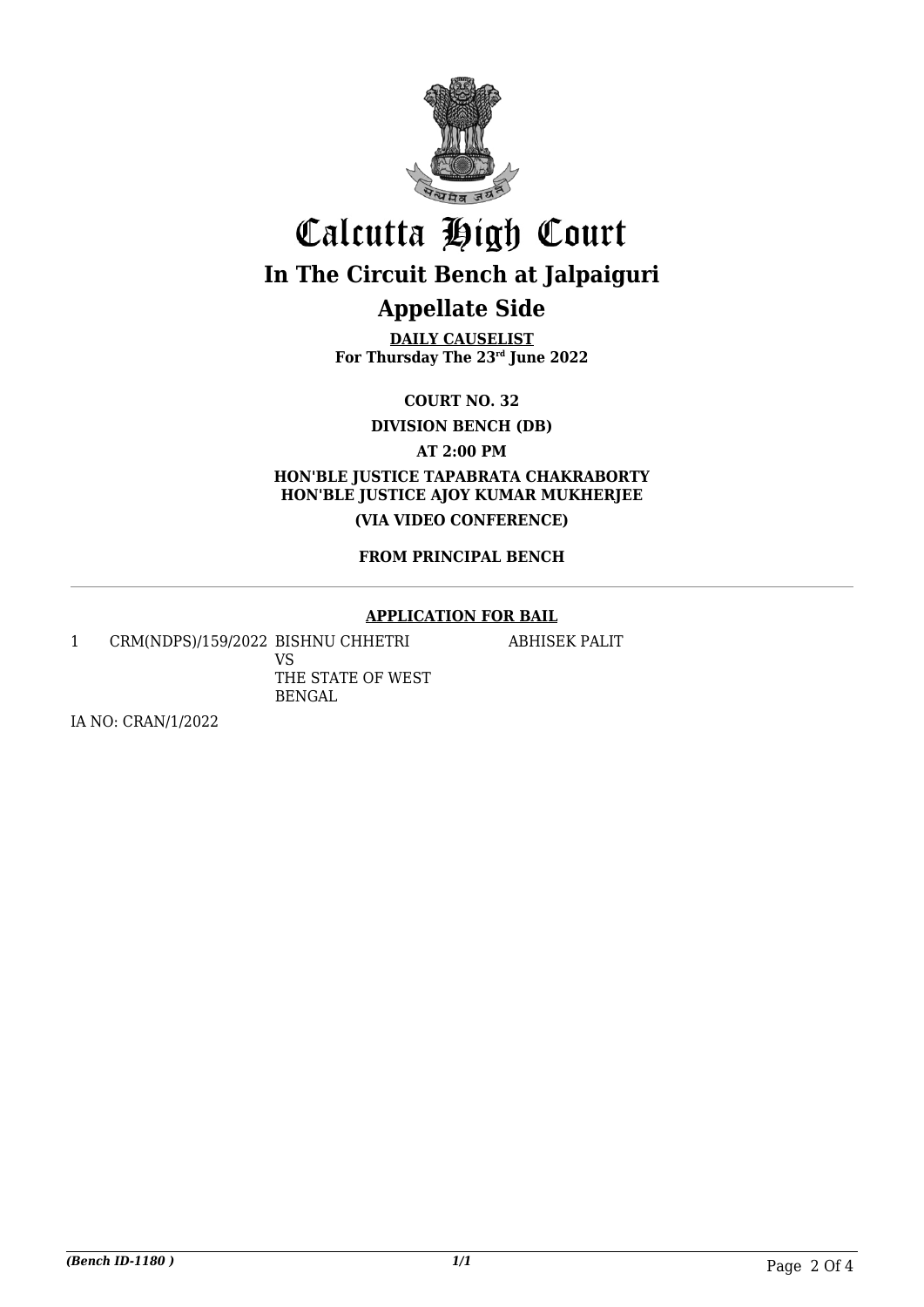

## Calcutta High Court **In The Circuit Bench at Jalpaiguri Appellate Side**

**DAILY CAUSELIST For Thursday The 23rd June 2022**

**COURT NO. 5**

**SINGLE BENCH (SB-IV)**

**AT 10:30 AM**

**HON'BLE JUSTICE MOUSHUMI BHATTACHARYA (VIA VIDEO CONFERENCE )**

## **FROM PRINCIPAL BENCH**

## **MOTION**

1 WPA/1171/2022 with (Appellate Side VS Daily List matter) WPA/12212/2012

UNION OF INDIA AND **OTHERS** 

YONTEN TAMANG LAMA

SUKANTA GHOSH